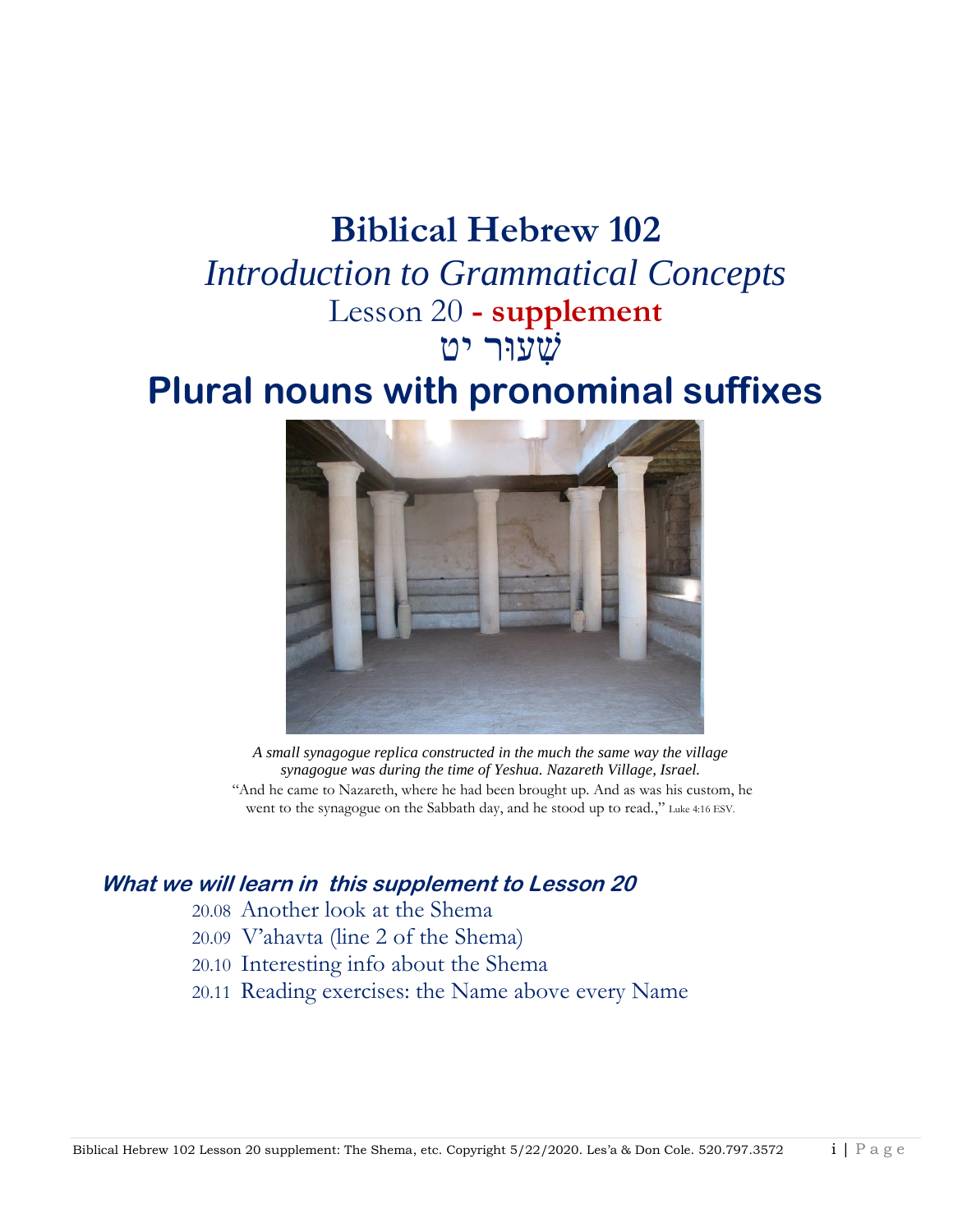# **20.08 supplement Another look at the Shema: first line of the Believer's confession of YHVH שְׁ מַ ע\* יִשְׁ רָ א ֵ֑ ל יְׁהוָ ָ֥ה אֱֹלה ינּו יְׁהוָ ָ֥ה אֶ חָ ד\*׃**

| Words from the first line of the Shema, שְׁמַע (Deut 6:4) |                                                            |                                                                                                                                                                    |  |
|-----------------------------------------------------------|------------------------------------------------------------|--------------------------------------------------------------------------------------------------------------------------------------------------------------------|--|
| <b>Hebrew</b>                                             | <b>Translation</b>                                         | <b>Transliteration</b><br>Note:<br>1. Vocal shevas (as in the 1 below) are written using<br>very small letters (as in veh below)<br>2. Accented syllable is bolded |  |
|                                                           | Hear (as in hear, understand & obey)                       | sheh-mah (commonly pronounced: sh'mah)                                                                                                                             |  |
|                                                           | <b>Israel</b>                                              | Yees-rah- <b>ehl</b>                                                                                                                                               |  |
| $***$<br>יהוה                                             | YHVH                                                       | YHVH (Yaveh or Adonai <sup>**</sup> )                                                                                                                              |  |
|                                                           | our God                                                    | Eh-loh-hay-noo                                                                                                                                                     |  |
| **<br>יהוה                                                | <b>YHVH</b>                                                | YHVH (Yahveh or Adonai <sup>**</sup> )                                                                                                                             |  |
| אֲחֲד                                                     | one (in this context: one, as in <u>together</u> or unity) | eh-chahd                                                                                                                                                           |  |

**\*** The Hebrew letters ayin **ע** and dalet**ד** are super-sized in the Torah Scroll. Notice these two are enlarged letters on the picture of the scroll below.

There are various explanations as to why these letters are enlarged.

- <sup>o</sup> Some say these 2 letters form the word ד ע, which means *witness (*also*, testimony & evidence)* (Gen 31:50, etc ), the Shema is a witness to the sovereignty of God and that our primary duty is to love God with our whole heart and whole being.
- o Another thought since there are no vowel markings on the Scroll,  $7\overline{y}$  could be  $7\overline{y}$  which is *forever*, *eternity* (Is 57:15, etc.). God's Word stands forever!

This spelling, with these vowel markings, הְנָה was never to be pronounced. Commonly HaShem or Adonai are substituted. In the Biblical Hebrew classes, we use this spelling יהוה and pronounce His Name, Yahveh (YHVH).



**\***Note the enlarged **V** and **7**. This a picture of the Shema on the CFS Torah Scroll. This scroll was written in Romania in the 1930s during the early days of the Holocaust.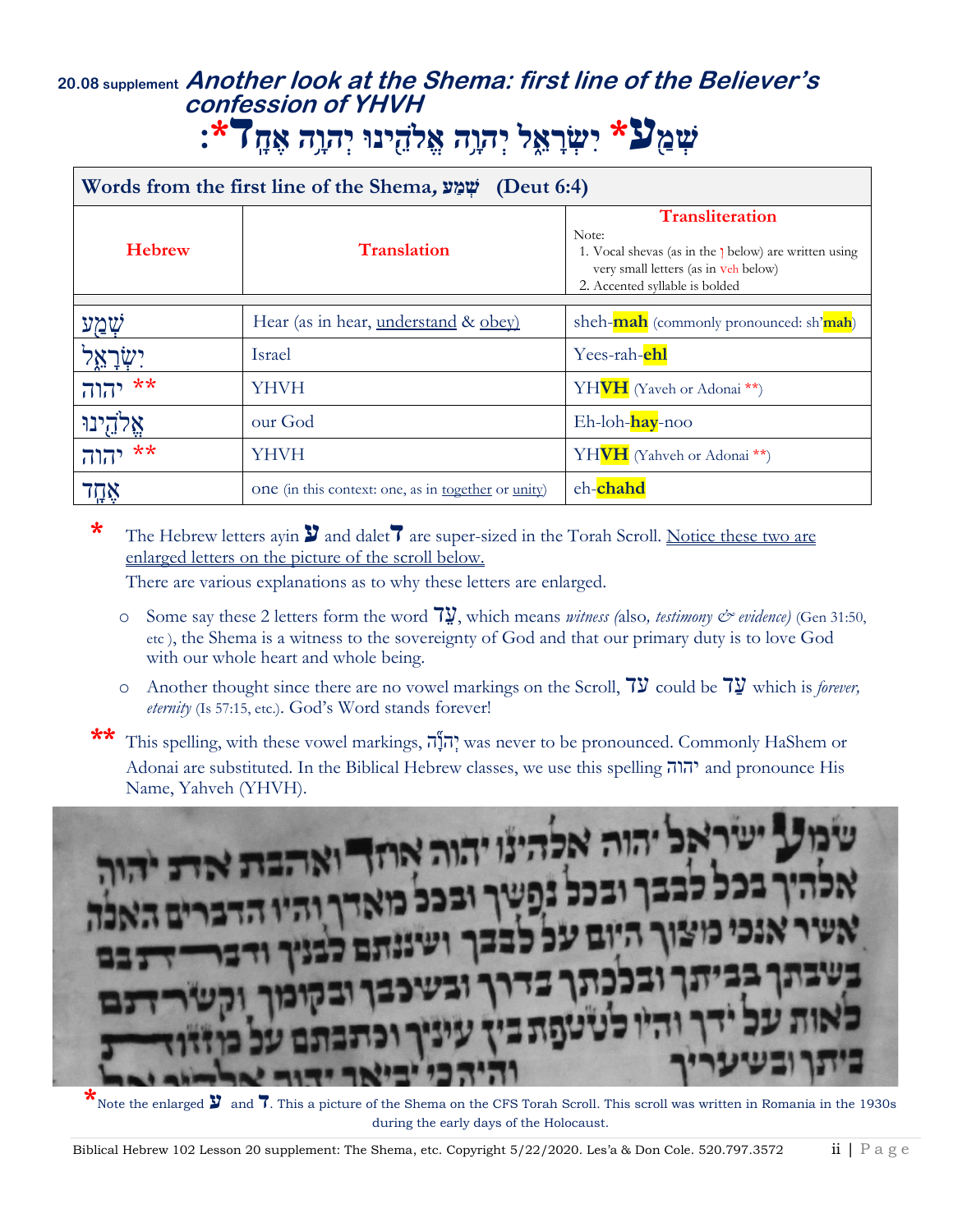# **20.09 supplementV'ahavta (line 2 of the Shema)**

וְאָהַבְתָּ אֵת יְהִנְג אֱלֹהֶ<mark>יּךְ</mark> בְּכָל־לְבָבְ<mark>ךָ</mark> וּבְכָל־נַפְּשָׁ<mark>ךָ</mark> וּבְכָל־מְאֹדֶ<mark>ךְ:</mark> "You shall love YHVH your God with all your heart and with all your soul and with all your might," Deut 6:5

| Words from line two of the Shema (the V'ahavta יְאֲהַבְהָּ), Deut 6:5) |                                                  |                    |                                 |
|------------------------------------------------------------------------|--------------------------------------------------|--------------------|---------------------------------|
| <b>Strong's</b>                                                        | <b>Hebrew</b>                                    | <b>English</b>     | <b>Morphology</b>               |
| 157 [e]                                                                | <b>וְאֲהַבְהָ</b><br>wo-'ā-hab-tā,               | And You shall love | Conj-w   V-Qal-ConjPerf-<br>2ms |
| 853 [e]                                                                | אָת<br>'êt                                       |                    | <b>DirObjM</b>                  |
| 3068 [e]                                                               | יְהוָה<br>Yah-weh                                | Yahweh             | N-proper-ms                     |
| 430 [e]                                                                | אֲלֹדֶ <mark>יך</mark><br>'ĕ-lō-he-kā;           | your God           | N-mpc   2ms                     |
| 3605 [e]                                                               | בָּכָרִ־<br>bə-kal                               | with all           | Prep-b   N-msc                  |
| 3824 [e]                                                               | לְבָבְ <mark>דָ</mark><br>lə-bā-bə-kā            | your heart         | N-msc   2ms                     |
| 3605 [e]                                                               | וּבְכָל־<br>ū-bə-kāl                             | and with all       | Conj-w, Prep-b   N-msc          |
| 5315 [e]                                                               | נַפְשָ <mark>ׁד</mark> ָ<br>$n a \bar{p}$ -šə-kā | your soul          | N-fsc   2ms                     |
| 3605 [e]                                                               | וּבְכָל<br>ū-bə-kāl                              | and with all       | Conj-w, Prep-b   N-msc          |
| 3966 [e]                                                               | ؘڎۭ؉ <u>ڗ<mark>ڐ</mark>؉</u><br>ma-'ō-de-kā.     | your strength      | Adv   2ms                       |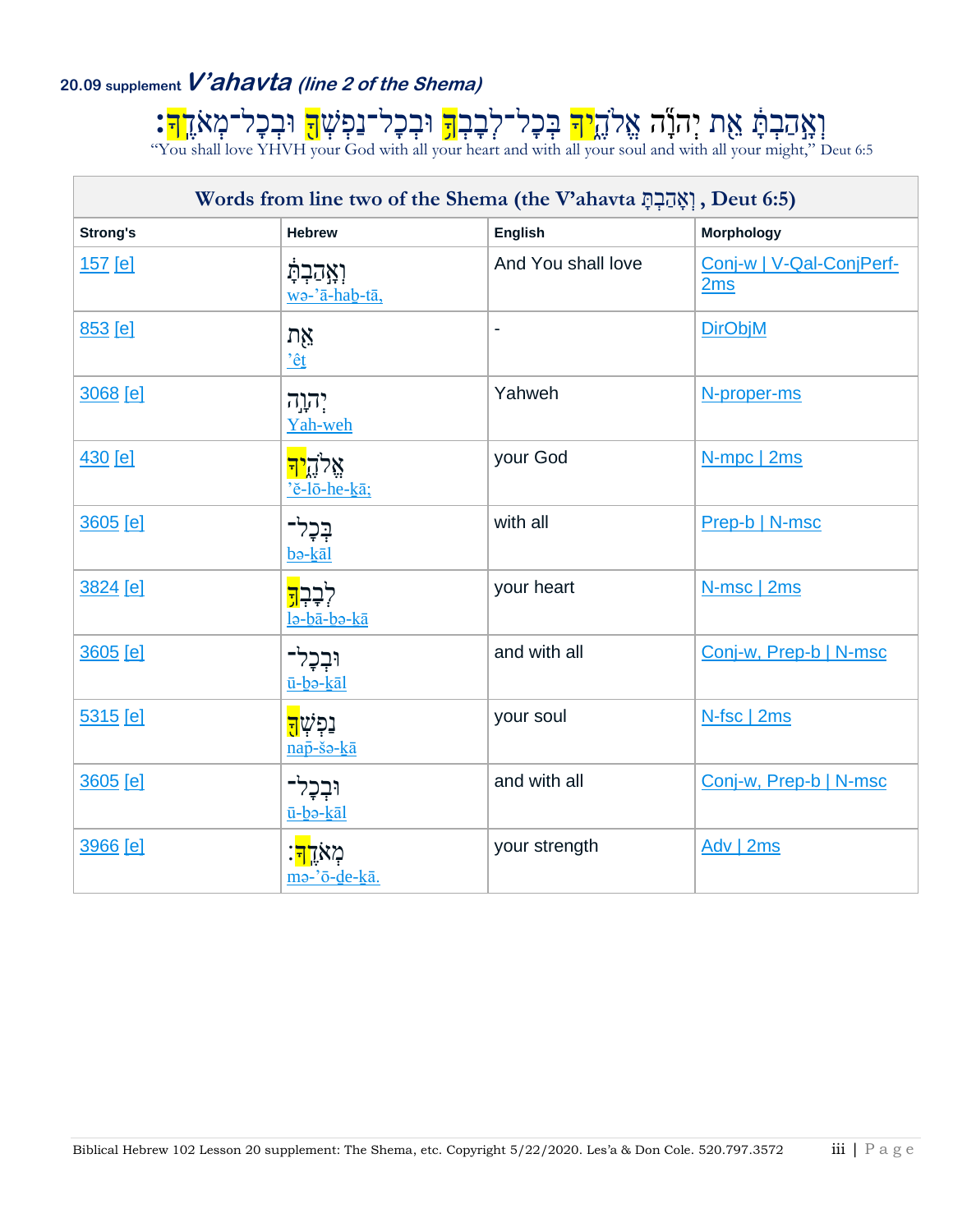## **20.10 supplement Interesting info about the Shema**

The Shema is like the U.S Pledge of Allegiance. In that, the words of each<br>represent mords of each<br>meaning the words of each<br>meaning represent more than the<br>neaning of the indian the meaning of the individual

#### **What did Yeshua say about the Shema?**

 $28$ Yeshua was asked a profound question: "What commandment is the foremost of all?" (Mk 12:28)

<sup>29</sup> Iesus answered, "The foremost is, 'HEAR, O ISRAEL! YHVH OUR GOD IS ONE YHVH; <sup>[30](http://biblehub.com/mark/12-30.htm)</sup> [A](http://biblehub.com/mark/12-30.htm)ND YOU SHALL LOVE YHVH YOUR GOD WITH ALL YOUR HEART, AND WITH ALL YOUR SOUL, AND WITH ALL YOUR MIND, AND WITH ALL YOUR STRENGTH.' <sup>[31](http://biblehub.com/mark/12-31.htm)</sup> [\(](http://biblehub.com/mark/12-31.htm)Mark 12:29-30; Yeshua quotes Deut 6:4).

"The second is this, 'YOU SHALL LOVE YOUR NEIGHBOR AS YOURSELF.' (Yeshua quotes Lev 19:18 NASB). There is no other commandment greater than these." (Mark 12:31).

Yeshua, all His Jewish disciples, Apostles, as well as Paul and James all recited the Shema! If our desire is to 'do what Jesus did,' shouldn't all Believers regularly recite the Shema today?

The Shema needs to be understood in its entirety, based on the context of the Torah. The Shema is comprised of three parts found in Deuteronomy 6:4-9, 11:13-21 and Numbers 15:37-41. Let us remember that we, as followers of Yeshua, are required follow in His footsteps, and to declare our allegiance.

Since the Shema points to the Father and Yeshua, everyone who repeats this creed is declaring allegiance to the Father and proclaiming their personal faith.

**As you read the Shema, meditate on what our Messiah's creed declares!**

**And remember "Yeshua is the Word (Torah) made flesh"** 

### **The Shema is the Confession of our faith:**

The Shema (Deut. 6:4-5) is the confession of our faith & said by those in covenant with YHVH. When Yeshua was asked "of all the commandments which is the most important? 'The most important one,' answered Jesus [Yeshua], 'is this: 'Hear, O Israel, YHVH our God, YHVH is One. Love YHVH your God with all your heart and with all your soul and with all your mind and with all your strength.' The second is this: 'Love your neighbor as yourself'" (Mark 12:28-31a NIV quotes Deut.6:4-5 NIV and Lev 19:18 NIV).

The Shema is the first prayer a Jewish child learns and the last prayer a dying person says. How much more should we, as believers, understand and confess that which Yeshua Himself stated was the most important commandment!"

## **Why did Daniel and why do we face east when saying the Shema?**

When reciting the Shema, we face east toward God's holy mountain, Zion, and the Temple. (Dan 6:10; Ps 5:7; 1Ki 8:29)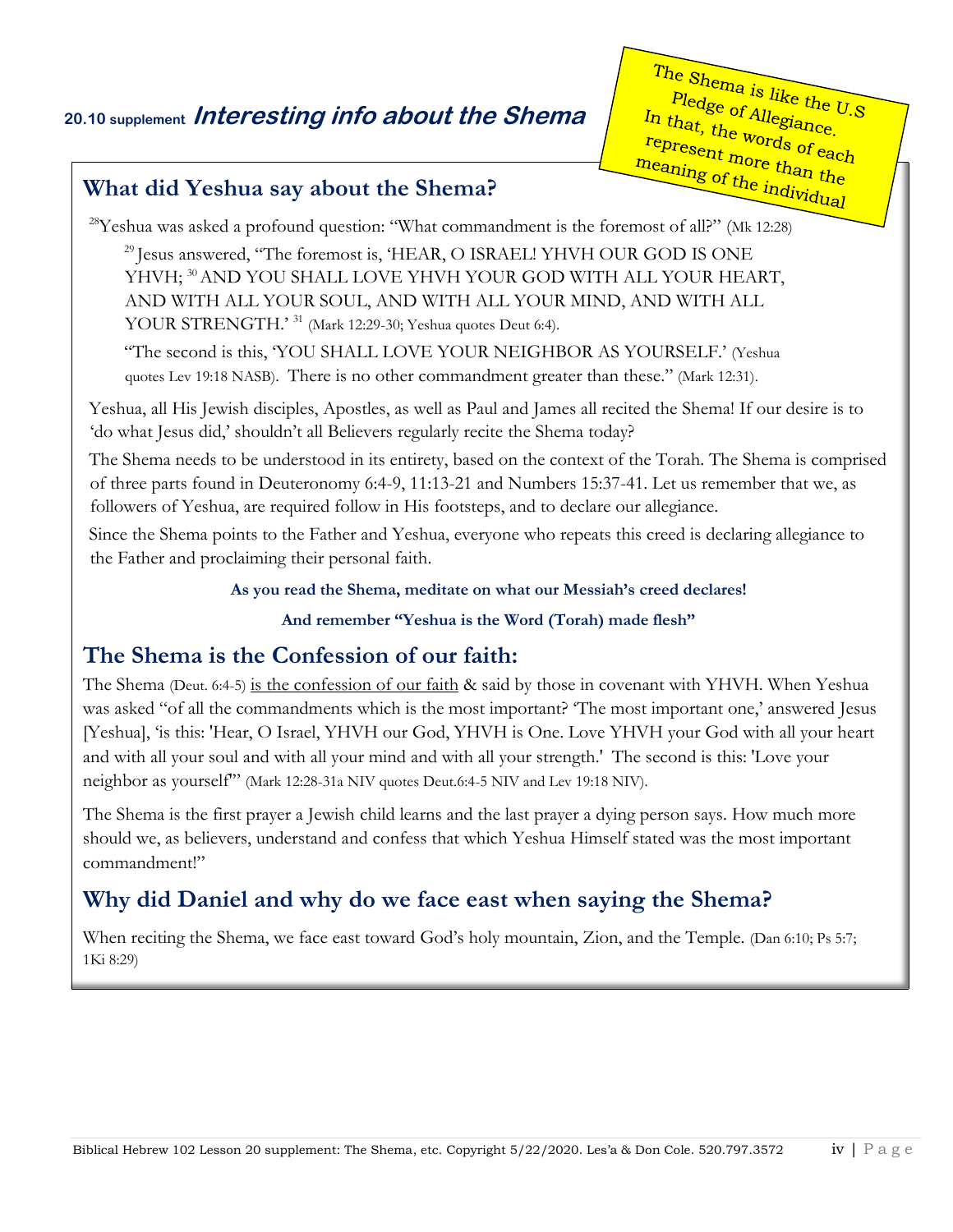### **20.11 supplement Reading exercises: The Name Above Every Name**

The word יהוה is the personal Name of the God of Israel. Many refer to ִיהוה as the *tetragrammaton* or "The Four Letters," which refers to the four consonantal Hebrew letters.

Did you know that YHVH appears approximately seven thousand times in the Hebrew Scriptures!

#### **Exodus 3:13:**

<sup>13"</sup>[Then Moses](http://biblehub.com/hebrew/4872.htm) [said](http://biblehub.com/hebrew/559.htm) [to God,](http://biblehub.com/hebrew/430.htm) ["Behold,](http://biblehub.com/hebrew/2009.htm) [I am going](http://biblehub.com/hebrew/935.htm) [to the sons](http://biblehub.com/hebrew/1121.htm) [of Israel,](http://biblehub.com/hebrew/3478.htm) [and I will say](http://biblehub.com/hebrew/559.htm) [to them, 'The God](http://biblehub.com/hebrew/430.htm) [of your fathers](http://biblehub.com/hebrew/1.htm) [has sent](http://biblehub.com/hebrew/7971.htm) [me to you.' Now they may say](http://biblehub.com/hebrew/559.htm) [to me, 'What](http://biblehub.com/hebrew/4100.htm) [is His name?'](http://biblehub.com/hebrew/8034.htm) [What](http://biblehub.com/hebrew/4100.htm) [shall I say](http://biblehub.com/hebrew/559.htm) [to](http://biblehub.com/strongs.htm)  [them?"](http://biblehub.com/strongs.htm)

#### **Exodus 3:14:**

<sup>14</sup>God said to Moses, "I AM WHO I AM"; and He said, "Thus you shall say to the sons of Israel, 'I AM has sent me to you. …'"

וַיָּאמֶר אֱלֹהִיםׂ אֶל־מֹשֶׁה <mark>אֱהְיֶה אֲשֶׁר אֱהְיֶה</mark> וַיֹּּאמֶר כָּה תֹּאמַר לִבְנֵי יִשְׂרָאֵ֫ל אֶהֶיֶה שָׁל<u>ָח**ָנִי** אֲלֵיכֵ</u>ם:

| <b>Strong's</b> | <b>Hebrew</b>                                      | <b>DATE 15</b><br>$2x - 1$ $2x + 1x$<br><b>English</b> | <b>Morphology</b>                   |
|-----------------|----------------------------------------------------|--------------------------------------------------------|-------------------------------------|
| 559 [e]         | וַיָּאמֶר<br>way-yō-mer                            | and said                                               | Conj-w   V-Qal-<br>ConsecImperf-3ms |
| 430 [e]         | אֵלהִים<br>'ĕ-lō-hîm                               | God                                                    | $N$ -mp                             |
| 413 [e]         | אָלִ-<br>$el-$                                     | to                                                     | Prep                                |
| 4872 [e]        | מֹשֶׁה<br>mō-šeh,                                  | Moses                                                  | N-proper-ms                         |
| 1961 [e]        | אַהְיָה<br>'eh-yeh                                 | I AM                                                   | V-Qal-Imperf-1cs                    |
| 834 [e]         | אֲשֱר<br>$\frac{a - \check{S}cr}{a - \check{S}cr}$ | who                                                    | Pro-r                               |
| <u>1961 [e]</u> | אֲהָיֶה<br>'eh-yeh;                                | I AM                                                   | V-Qal-Imperf-1cs                    |
| <u>559 [e]</u>  | וַיֹּאמֵר<br>way-yō-mer,                           | and He said                                            | Conj-w   V-Qal-<br>ConsecImperf-3ms |
| 3541 [e]        | ּכָּה<br>$k\bar{o}h$                               | thus                                                   | <b>Adv</b>                          |

אָהיה אָשֶׁר אָהָיָה (אֶתְיָה יָאָטִר ה יִם: Note: the words God uses to describe Himself, Who He is: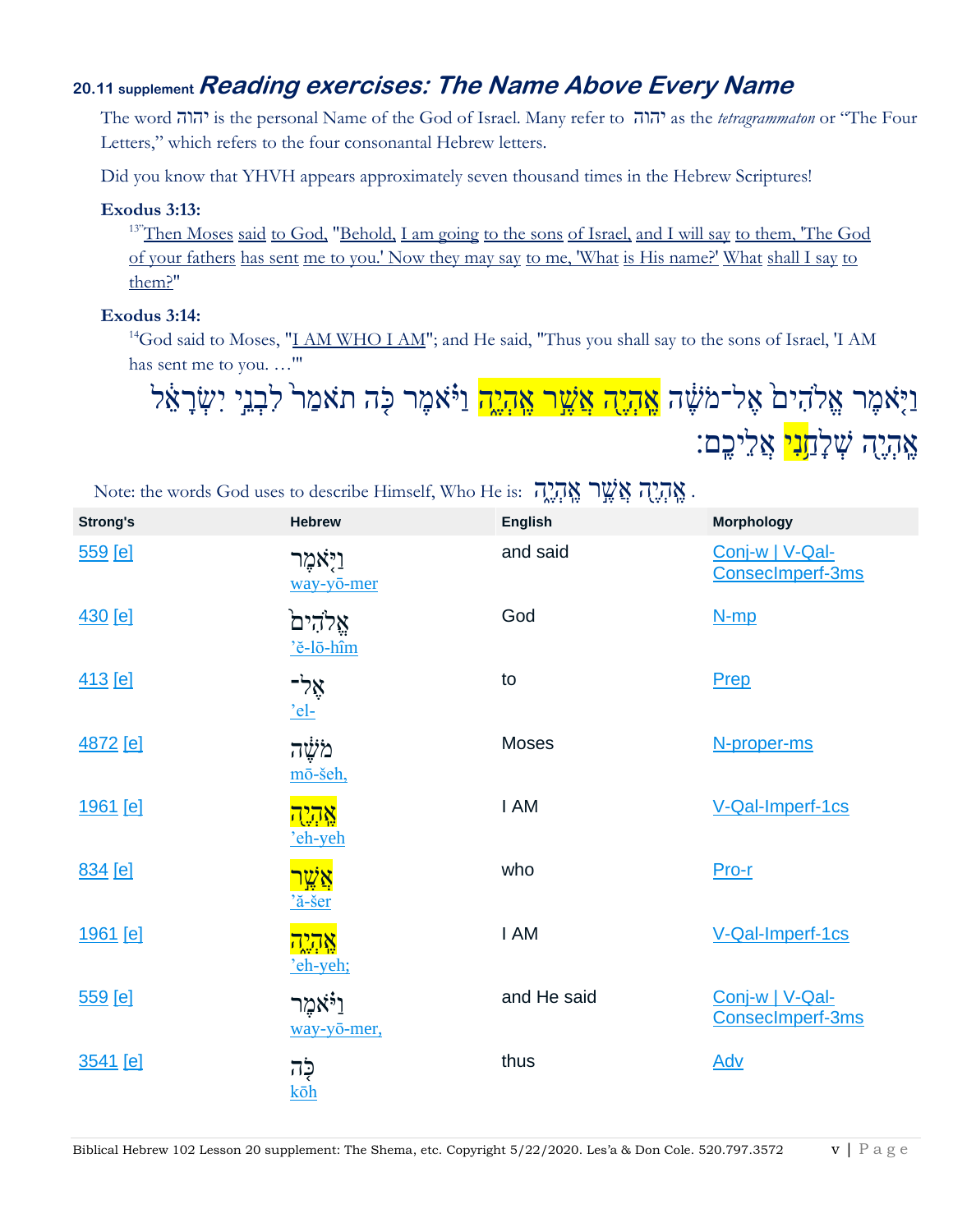| 559 [e]         | תאמר<br>$t\bar{o}$ -mar                                        | you shall say | V-Qal-Imperf-2ms     |
|-----------------|----------------------------------------------------------------|---------------|----------------------|
| 1121 [e]        | לִבְנֵי<br>lib-nê                                              | to the sons   | Prep-I   N-mpc       |
| 3478 [e]        | ישָרָאַי<br>yiś-rā-'êl,                                        | of Israel     | N-proper-ms          |
| <u>1961 [e]</u> | אָהְיֶה<br>'eh-yeh                                             | I AM          | V-Qal-Imperf-1cs     |
| 7971 [e]        | שִׁלַחַ <mark>נִי</mark><br>$\underline{\tilde{s}}$ ə-lā-ha-nî | has sent me   | V-Qal-Perf-3ms   1cs |
| 413 [e]         | אֲלֵיכֶם:<br>'ă-lê-kem.                                        | to you        | Prep   2mp           |

#### **Exodus 3:15**

[15](http://biblehub.com/exodus/3-15.htm)God, furthermore, said to Moses, "Thus you shall say to the sons of Israel, YHVH, the God of your fathers, the God of Abraham, the God of Isaac, and the God of Jacob, has sent me to you.' This is My name forever, and this is My memorial-name to all generations.

וַיֹּאמֶרْ עוֹד אֵלֹהִים אַל־מֹשֶׁה כְּה־תֹאמַר ׁאֶל־בְּנֵי יִשְׂרָאֵל יְהנְّה אֱלֹהֵי אֲבֹתֵ<mark>יכֶּ֫ם</mark> אֱלֹהֵ ׁי אַבְרָהָם אֱלֹהֵי יִצְהָקִ וֵאלֹהֵי יַעֲקֹב שְׁלָחַ<mark>נִי</mark> אֲלֵיכֶם זֶה־שָׁמְ<mark>י</mark> לְעֹלָם וְזֶה זִכְרִ<mark>י</mark> לִדְׁר דְּר׃

| <b>Strong's</b> | <b>Hebrew</b>                   | <b>English</b> | <b>Morphology</b>                   |
|-----------------|---------------------------------|----------------|-------------------------------------|
| 559 [e]         | <b>ֿ</b> וַיֹאמֵר<br>way-yō-mer | And said       | Conj-w   V-Qal-<br>ConsecImperf-3ms |
| 5750 [e]        | עוד<br>$o-wd$                   | moreover       | <b>Adv</b>                          |
| 430 [e]         | אֵלהִים<br>'ĕ-lō-hîm            | God            | $N-mp$                              |
| 413 [e]         | אָל-<br>$'el-$                  | to             | Prep                                |
| 4872 [e]        | מֹשֵׁה<br>mō-šeh,               | <b>Moses</b>   | N-proper-ms                         |
| 3541 [e]        | ּכָה־<br>kōh-                   | thus           | <b>Adv</b>                          |

Note: in this verse, God used His personal name.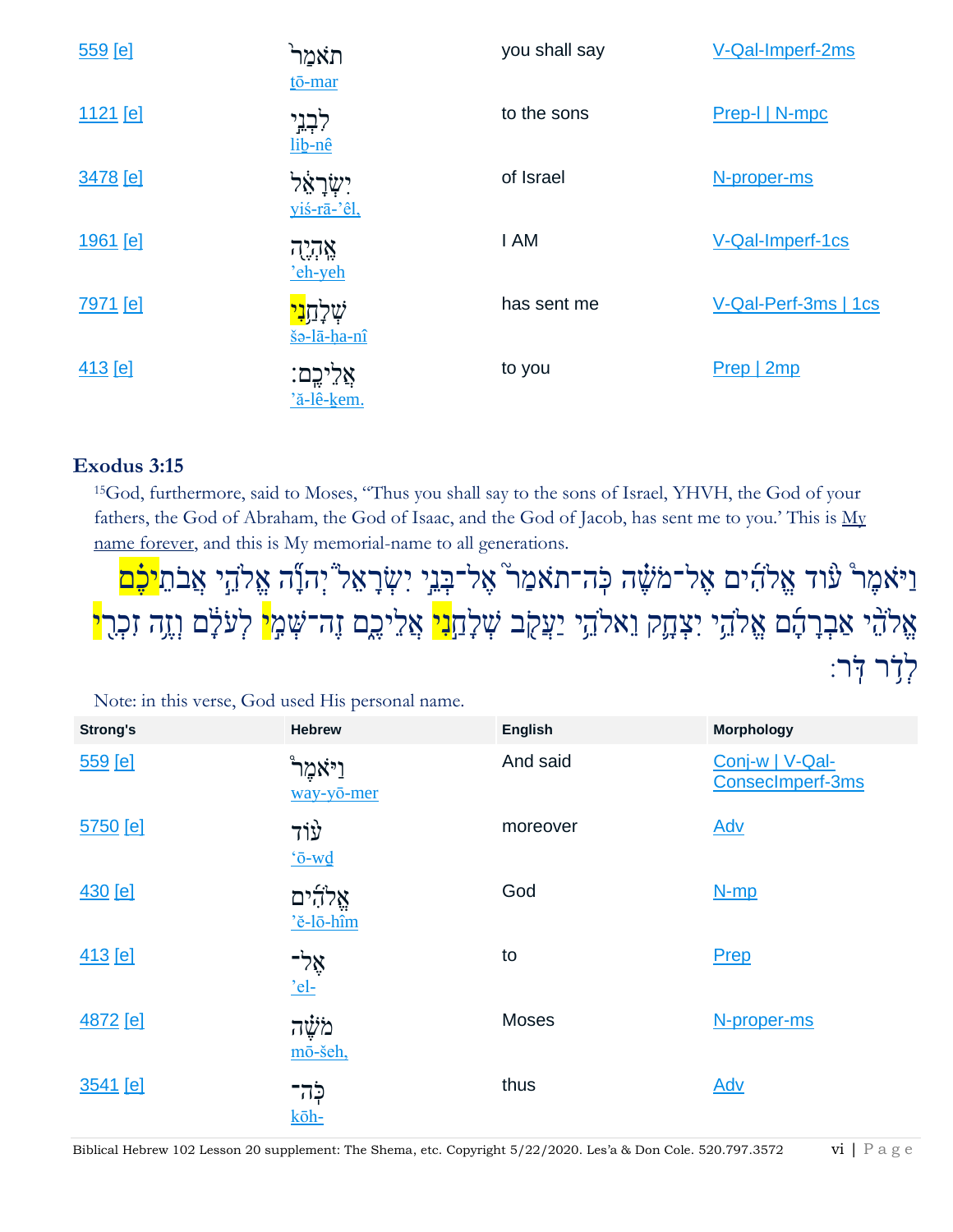| 559 [e]         | תֹאמַר<br>tō-mar                            | you shall say   | V-Qal-Imperf-2ms     |
|-----------------|---------------------------------------------|-----------------|----------------------|
| <u>413 [e]</u>  | אָל-<br>$el-$                               | to              | <b>Prep</b>          |
| <u>1121</u> [e] | הֲנֵי<br>b <sub>o-nê</sub>                  | the sons        | N-mpc                |
| 3478 [e]        | <b>יִשְׂרָאֵל</b><br>yiś-rā-'êl             | of Israel       | N-proper-ms          |
| 3068 [e]        | יְהוְיָ <del><sub>ה'</sub></del><br>Yah-weh | Yahweh          | N-proper-ms          |
| <u>430 [e]</u>  | אֱלֹהֵי<br>'ĕ-lō-hê                         | God             | N-mpc                |
| $1$ [e]         | <mark>אֲבֹתֵיכָם</mark><br>'ă-bō-tê-kem,    | of your fathers | N-mpc   2mp          |
| <u>430 [e]</u>  | אֲלְהָי<br>$'e$ -lō-hê                      | the God         | N-mpc                |
| 85 [e]          | אַבְרָהָָם<br>'ab-rā-hām                    | of Abraham      | N-proper-ms          |
| 430 [e]         | אֵלְדֵי<br>'ĕ-lō-hê                         | the God         | N-mpc                |
| 3327 [e]        | <b>ִצְהֶק</b><br>yis-haq                    | of Isaac        | N-proper-ms          |
| <u>430 [e]</u>  | וֵאלֹהֵי<br>wê-lō-hê                        | and the God     | Conj-w   N-mpc       |
| 3290 [e]        | <u>יַצְקָר</u><br>ya-'ă-qōb                 | of Jacob        | N-proper-ms          |
| 7971 [e]        | <mark>שָׁלָחָנִי</mark><br>šə-lā-ha-nî      | has sent me     | V-Qal-Perf-3ms   1cs |
| <u>413 [e]</u>  | אֲלִיכֶם<br>'ă-lê-kem;                      | to you          | Prep   2mp           |
| 2088 [e]        | זֶה־<br>zeh-                                | This [is]       | Pro-ms               |